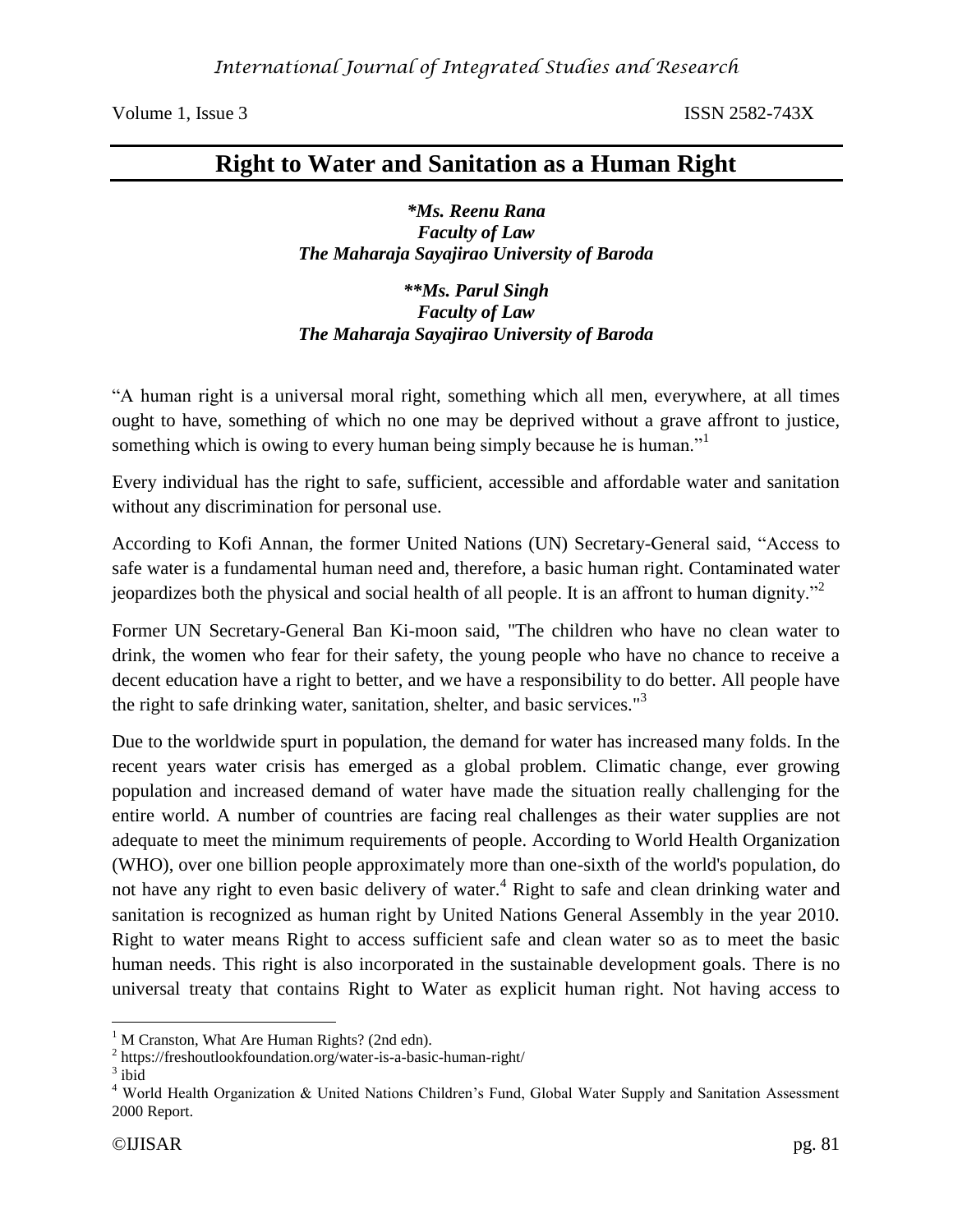sufficient safe and clean drinking water would have devastating effects on the health, prosperity and dignity of people. Universal human rights are incorporated in the Constitution of India.

## **Right to Water in Indian Context**

The Constitution of India categorize the specified rights into two: (a) Fundamental Rights which includes civil and political rights. The fundamental rights mentioned in the Indian Constitution are directly justiciable. (b) Directive Principles of State Policy which includes economic, social and cultural rights are not explicitly justiciable. Right to water which is a Directive Principle is not explicitly categorized as a fundamental right in the Constitution of India but the Supreme Court through its activist approach have included Right to Safe and Clean Water in Right to life under Article 21 and therefore made justiciable in the Court of Law. In Attokaya Thangal v. Union of India<sup>5</sup> the Kerala High Court gave the decision that due to the excessive groundwater pumping by the farmers, there was danger of saline intrusion in the groundwater resources of Lakshadweep Islands. Residents over there were against this order as they argued that it violates their right to life and livelihood. They were provided relief under Art. 21 of the Indian Constitution. This decision apparently made the right to water a fundamental right.<sup>6</sup> The issues related to pollution of Ganga River Water by Kanpur Municipal Corporation were addressed in M.C. Mehta v. Union of India. In this case, the government was ordered to develop proper sewage system and to put an end to the practices that cause pollution of water. It was held that Article 51 of the Indian Constitution imposes duty on the government to protect and improve the environment. The Dublin Statement of 1992 had indicated that for ensuring just and equitable allocation of water it is necessary to limit the origin of water as an economic good by recognizing it as a human right.<sup>7</sup>

In order to prevent and control water pollution with adequate safeguards, the Water (Prevention and Control of Pollution) Act 1974 has been enacted in India.

During the recent COVID 19 pandemic, the important strategy to combat corona virus came out to be the regular washing of hands. But scarcity of water is being noticed in several rural areas. In 2019, due to overexploitation of groundwater and delayed monsoons, around 44% of India was under drought.<sup>8</sup> In Uttar Pradesh, Maharashtra, Bihar, West Bengal and Madhya Pradesh, a critical lack of access to drinking water, the impossible distance to water sources, and

 $\overline{\phantom{a}}$ 

<sup>&</sup>lt;sup>5</sup> Attakoya Thangal v Union Of India (UoI) on 1 January, 1990; C Singh, 'Research Agenda for Groundwater Law in India' in Marcus Moench (ed), Groundwater Law: The Growing Debate (VIKASAT 1995) 174–80.

<sup>6</sup> https://www.tandfonline.com/doi/full/10.1080/03050718.2020.1836500

 $<sup>7</sup>$  Elisabeth Türk and Markus Krajewski, The Right to Water and Trade in Services: Assessing the Impact of GATS</sup> Negotiations on Water Regulation, Draft Paper presented at the CAT + E Conference "Moving forward from Cancún" Berlin, 30-31 October 2003.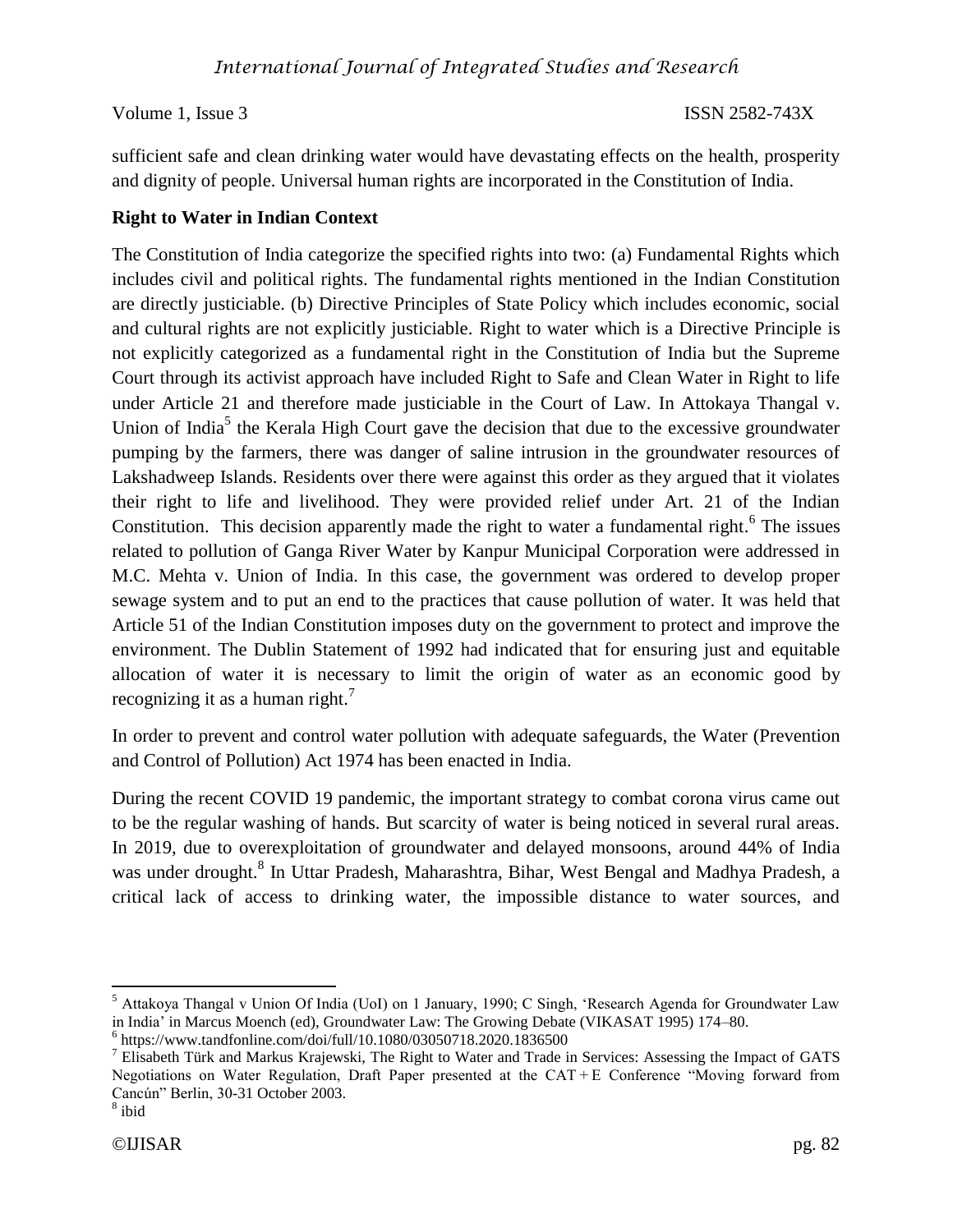unsatisfactory sanitation conditions, have been making it near impossible to deal with COVID- $19<sup>9</sup>$ 

In India right to groundwater belongs to the owner of the land and this right can be transferred with the transfer of land to other as per the Transfer of Property Act, 1882. There is no limit on how much groundwater the landowner may extract.<sup>10</sup> Wells are generally considered as their property by the land owners without any disturbance from others. It is the fundamental right of every landowner to extract water from wells on their land.<sup>11</sup>

A draft model Bill was prepared in 2016 for the conservation, protection, regulation and management of groundwater. Groundwater legislation has not been executed on the basis of the model Bill in any state. Regulations were passed by the Gujarat government by way of amendments to Bombay Irrigation Act in 1976 but not yet imposed.<sup>12</sup> The groundwater regulation in Maharashtra protects sources of drinking water only which means that applicability of fundamental rights is only for drinking water. Different states have suggested different amendments to the Model Bill but none of the amendments have been enacted.

### **International Perspective on Water as Human Right**

Article 25(1) of the Universal Declaration of Human Rights states that 'Everyone has the right to a standard of living satisfactory for the health and well-being of himself and of his family'.<sup>13</sup> This provision of Universal Declaration of Human Rights laid the foundation for human right to water. International Treaty on Economic, Social and Cultural Rights, (ICESCR), adopted by U.N. General Assembly is the most promising expansion on the Universal Declaration of Human Rights and is in force since  $1976$ .<sup>14</sup>

Right to life and Right to Health are the two rights that include Right to Water and are recognized by the International Bill of Human Rights. Water is not explicitly mentioned in the International Bill of Human Rights, the keystone of international human rights law composed by the Universal Declaration of Human Rights (1948), the International Covenant on Civil and Political Rights (1966), and the International Covenant on Economic, Social, and Cultural Rights  $(1966)$ <sup>15</sup> After a few decades, the scholars and the activists advocated for explicit recognition of human right to water. The UN Committee on Economic, Social and Cultural Rights (UNCESCR) acknowledged human right to water as indispensable right for leading a life with human dignity

 $\overline{\phantom{a}}$ 

<sup>&</sup>lt;sup>9</sup> Swasti Pachauri, 'Drought, literature and the lessons' Down to Earth (15 July 2020).

<sup>&</sup>lt;sup>10</sup> Chhatrapati Singh, (ed.), Water Rights in India (Indian Law Institute 1992) sec. 3.42.

<sup>&</sup>lt;sup>11</sup> A Jacob, 'The Existing Legal Regime of Ground Water: Some Observations', paper presented to Efficiency and Equity in Groundwater Use and Management (Institute of Rural Management 1989); C Singh, Water Rights and Principles of Water Resources Management (Indian Law Institute1991) 158.

<sup>&</sup>lt;sup>12</sup> BPC Sinha and S K Sharma, 'Need for Legal Control of Ground Water Development-Analysis of Existing Legal Provisions' (1987 April–June) Bhu Jal News 10–13.

<sup>&</sup>lt;sup>13</sup> GA Res. 217A, U.N. GAOR, 3d Sess., 1st plen.mtg., U.N. Doc. A/810 (Dec. 10, 1948), art. 22.

<sup>&</sup>lt;sup>14</sup> Opened for signature Dec. 16, 1966, 993 U.N.T.S. 3.

<sup>&</sup>lt;sup>15</sup> https://onlinelibrary.wiley.com/doi/full/10.1002/wat2.1405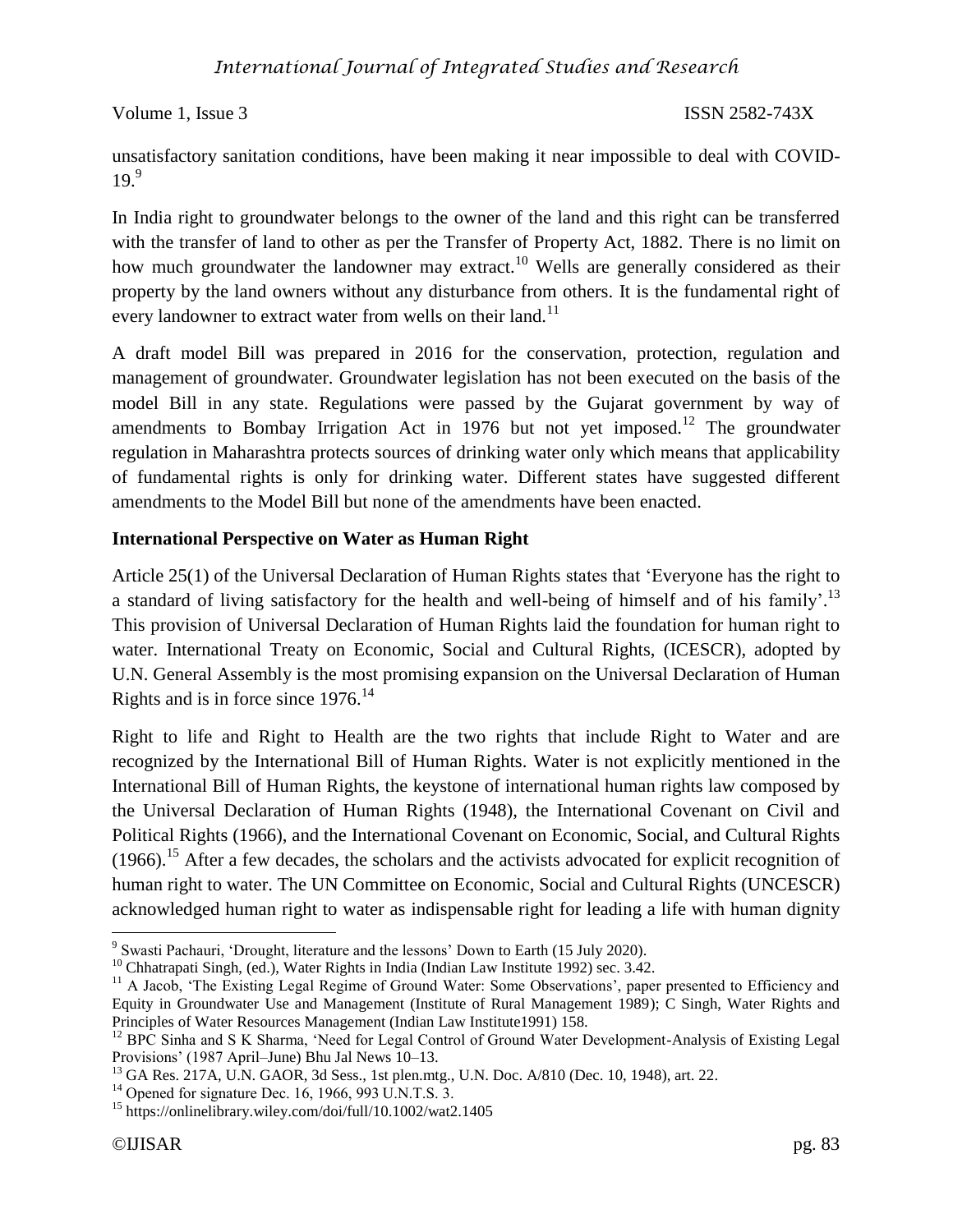in 2002. UN Special Rapporteur was appointed on the human right to safe drinking water and sanitation in 2008.<sup>16</sup> On 28 July 2010, through Resolution  $64/292$ , the United Nations General Assembly explicitly recognized the human right to water and sanitation and acknowledged that clean drinking water and sanitation are essential to the realization of all human rights.<sup>17</sup> As per the resolution, the States and the international organizations will provide financial resources and transfer technologies for helping other countries especially the developing ones in order to provide clean, affordable, accessible and safe water for drinking and sanitation for everyone.<sup>18</sup>

A broad international recognition is now been given to right to water and sanitation through Human Rights Council Resolution 2010, the UN General Assembly resolution 2010 and through many other means. UNICEF, which is guided in its work by human rights conventions including the Convention on the Rights of the Child (CRC), the Convention on the Elimination of Discrimination against Women (CEDAW) and the Convention on the Rights of Persons with Disabilities (CRPD), welcomes these developments.<sup>19</sup> The organization believes that international recognition of this right would ensure everyone, including the poor and the children and families of most marginalized groups, the proper access to safe and clean water and proper sanitation. As a part of its mission to ensure safe water and sanitation, UNICEF works with governments and other stakeholders. The organization has extensive experience and in-country capacity, including water, sanitation and hygiene (WASH) programming in over 100 countries, as well as programming in other sectors including health, nutrition, education and child protection that complement and strengthen WASH efforts.<sup>20</sup>

A new resolution was issued in 2011 by the United Nations General Assembly Human Rights Council concerning a human right to water.<sup>21</sup> Article 1 of the resolution states that "the Human" Rights Council welcomes the recognition of the human right to safe drinking water and sanitation by the General Assembly and the Human Rights Council, and the affirmation by the latter that the human right to safe drinking water and sanitation is derived from the right to an adequate standard of living and inextricably related to the right to the highest attainable standard of physical and mental health, as well as the right to life and human dignity".<sup>22</sup> The resolution ensures financing of enough sustainable delivery of water and sanitation services by the States.

In May 2011, the World Health Organization (WHO), through Resolution 64/24, made a call to Member States "to ensure that national health strategies contribute to the realization of water and

 $\overline{\phantom{a}}$  $16$  ibid

<sup>&</sup>lt;sup>17</sup> Resolution A/RES/64/292. United Nations General Assembly, July 2010

<sup>&</sup>lt;sup>18</sup> United Nations, Resolution adopted by the General Assembly on 28 July 2010, [without reference to a Main Committee (A/64/L.63/Rev.1 and Add.1)] 64/292. The human right to water and sanitation.

<sup>&</sup>lt;sup>19</sup> https://www.unicef.org/media/files/Current\_Issues\_Paper-\_The\_Rights\_to\_Safe\_Water\_and\_Sanitation.pdf  $20$  ibid

 $21$  United Nation General Assembly, Resolution adopted by the Human Rights Council 18/1, the human right to safe drinking water and sanitation.